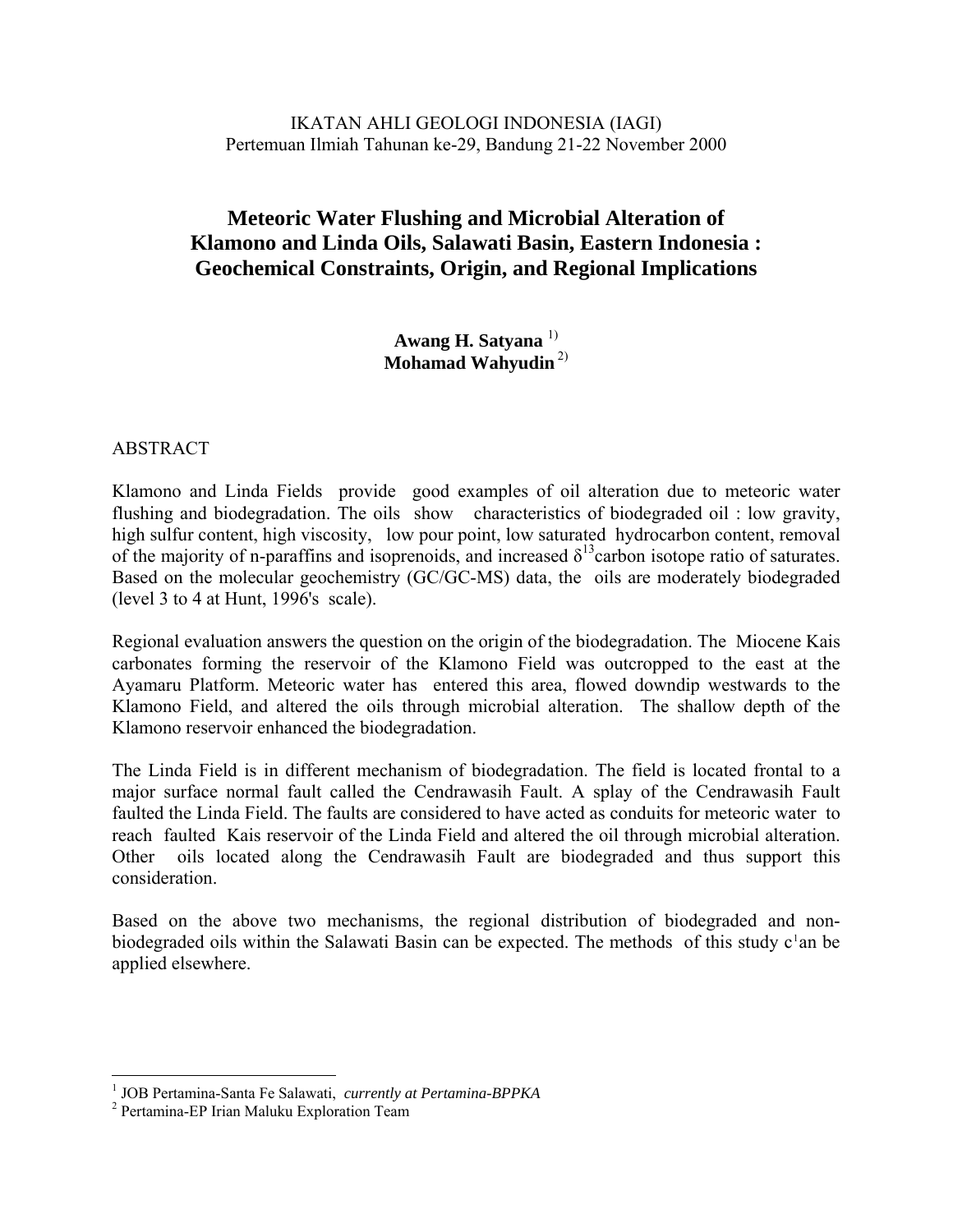### **INTRODUCTION**

Although many of the characteristics of petroleum in reservoir are inherited from the source rock and alteration along the secondary migration pathway, under certain circumstances further compositional changes may occur after accumulation in the reservoir. These effects have important consequences for the producibility and the economic worth of the petroleum and must be considered in the evaluation of a prospect (Hunt, 1996).

Venture in a mature basin like the Salawati Basin, which has been explored since the early 1900s and produced since 1949, needs more deliberate efforts. Currently, economic requirements also make more limitations to exploration. It is in this economic context a problem of oil biodegradation is uplifted since it may cause an economic downgrade of prospect or field. The Salawati Basin provides the good examples of biodegraded oils and therefore can be referred for significances of future exploration.

The geochemistry of the Salawati oils including the biodegraded oils have been numerously published (Phoa and Samuel, 1986; Robinson, 1987; Livsey *et al*., 1992, Peters *et al*., 1999, Satyana *et al*., 2000). However, there has no published study that specifies the problem of oil biodegradation in the Salawati Basin. This paper summarizes our study of the geochemistry and geology (origin and regional implication) of the Salawati's biodegraded oils. The Klamono (Pertamina) and Linda (Pertamina, currently is operated by PT Intermega) oils are used as references. General points and method presented in this paper can also be applied elsewhere.

### **WATER WASHING AND BIODEGRADATION**

#### **Effect to Downgrade**

Water washing and biodegradation are two of the mechanisms causing petroleum in reservoir to change its physical and chemical characteristics. The scale of biodegradation can be very severe as undergone by two of the world's largest oil fields – the Athabasca tar sands (1000 billion barrels oil or BBO) and the Orinoco tar belt (700 – 1000 BBO), two of which contain greater reserves than the whole of the Middle East (Fleet and Clayton, 1991). However, as a result of the biodegradation, the economic worth of these supergiant fields is greatly reduced.

The effects of biodegradation on oil are summarized in *Table 1*. None of these changes is desirable in that they all tend to either reduce the economic worth of the petroleum or to make its production more difficult. The high sulfur and metal contents cause problems during refining due to poisoning of catalysts; the most valuable part of the accumulation is lost – namely the lighter, simpler molecules, particularly the normal and branched paraffins (Waples, 1985). It is important therefore to understand where and why biodegradation occurs, and what its effects are on oil composition.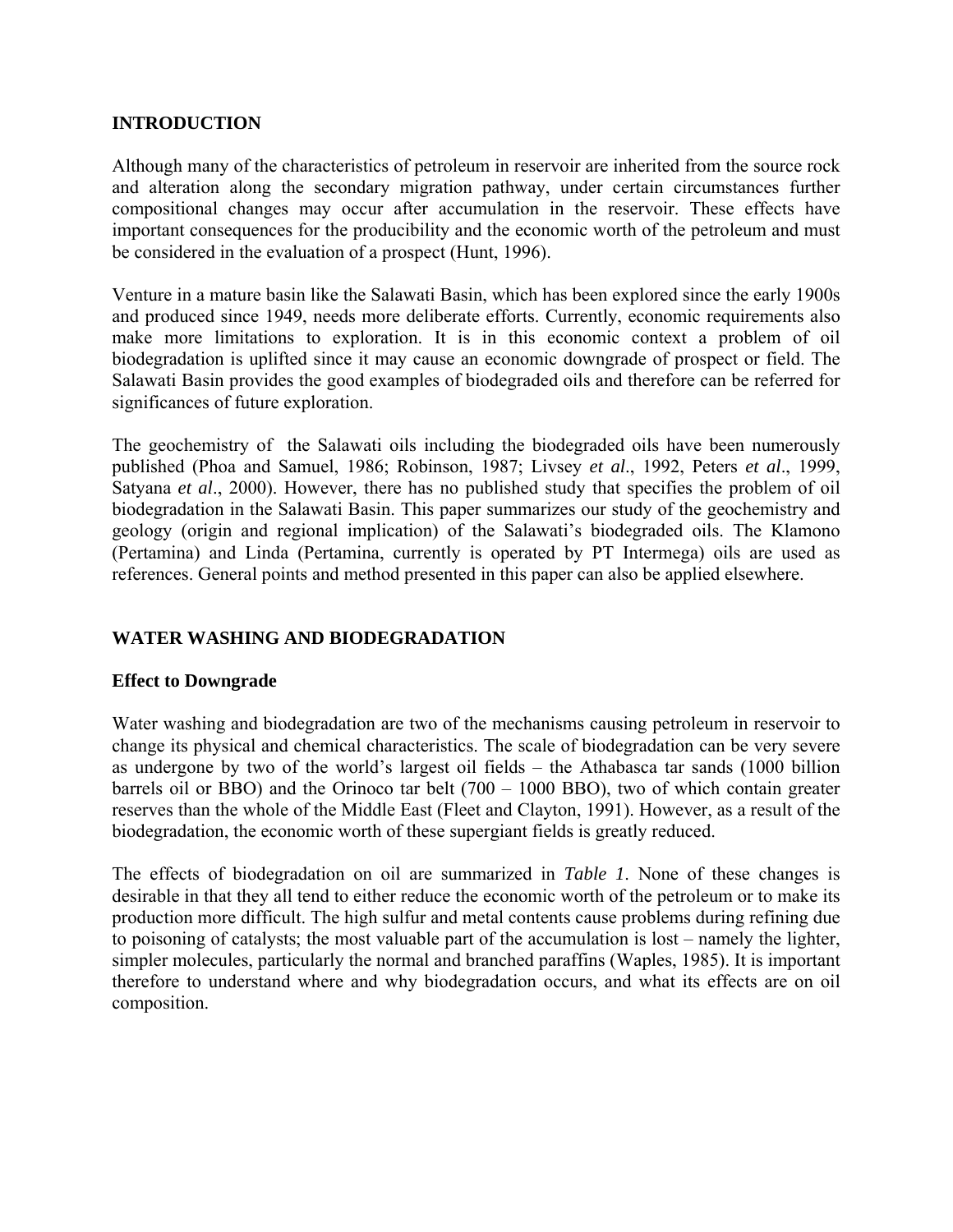| <b>DECREASE IN</b>                                                                                                                                                                                                                                                        | <b>INCREASE IN</b>                                                                                                                                                                                                                                                                                                                |  |  |  |
|---------------------------------------------------------------------------------------------------------------------------------------------------------------------------------------------------------------------------------------------------------------------------|-----------------------------------------------------------------------------------------------------------------------------------------------------------------------------------------------------------------------------------------------------------------------------------------------------------------------------------|--|--|--|
| wet gas $(C_2 - C_6)$<br>gasoline – kerosene range $(C_6 - C_{15})$<br>API gravity<br>all $n$ (normal) – paraffins<br>saturate fraction<br>wax content<br>pour point<br>gas oil ratio (GOR)<br>$^{13}$ C (carbon) isotope ratio of aromatics and<br>asphaltenes fractions | asphaltic compounds<br>$\bullet$<br>sulfur content<br>$\bullet$<br>nitrogen content<br>vanadium content<br>nickel content<br>residue fraction<br>$\bullet$<br>oil viscosity<br>$\bullet$<br>$^{13}$ C (carbon) isotope ratio of whole oils and<br>$\bullet$<br>saturates fractions<br>compiled from Waples (1985) and Hunt (1996) |  |  |  |

*Table 1* Characteristics of biodegraded petroleum

# **Where to Occur**

Four criteria must be met if biodegradation of an oil accumulation is to occur (Waples, 1985; Fleet and Clayton, 1991; Hunt, 1996) : (1) supply of fresh, nutrient rich, oxygenated water, (2) low reservoir temperature ( $\leq 88^{\circ}$ C or  $\leq 190^{\circ}$ F), (3) presence of bacteria, and (4) oil-water / bacteria contact.

The relationship between water washing and biodegradation is not well understood due to biodegradation commonly obscures the effects of water washing (Waples, 1985; Fleet and Clayton, 1991). The effects of water washing are rather difficult to determine because they do not affect the oil fractions that are most frequently studied. Furthermore, in most cases the effects are quite small because of the low solubilities of all hydrocarbons in water. Water washing and biodegradation often occur together, with the more dramatic effects in biodegradation. Water washing may operate without biodegradation.

### **Mechanism**

The general mechanism of attack is through an oxidation of hydrocarbons to result in alcohols, ketones, and acids. The order of oxidation depends on a variety of factors, but in general, small molecules up to  $C_{20}$  are consumed before large ones. Within the same molecular-weight range, the order is usually *n*-paraffins first, followed by branched isoparaffins, naphthenes, aromatics, and polycyclic aromatics. Single-ring naphthenes and aromatics are attacked before isoprenoids, steranes, and triterpanes (Waples, 1985; Hunt, 1996). Jobson *et al.*(1972) showed the order of biodegradation by treating Saskatchewan crude oil samples with bacteria cultures at 30°C and observed considerable degradation during twenty-one days of incubation (*Figure 1* ). The gas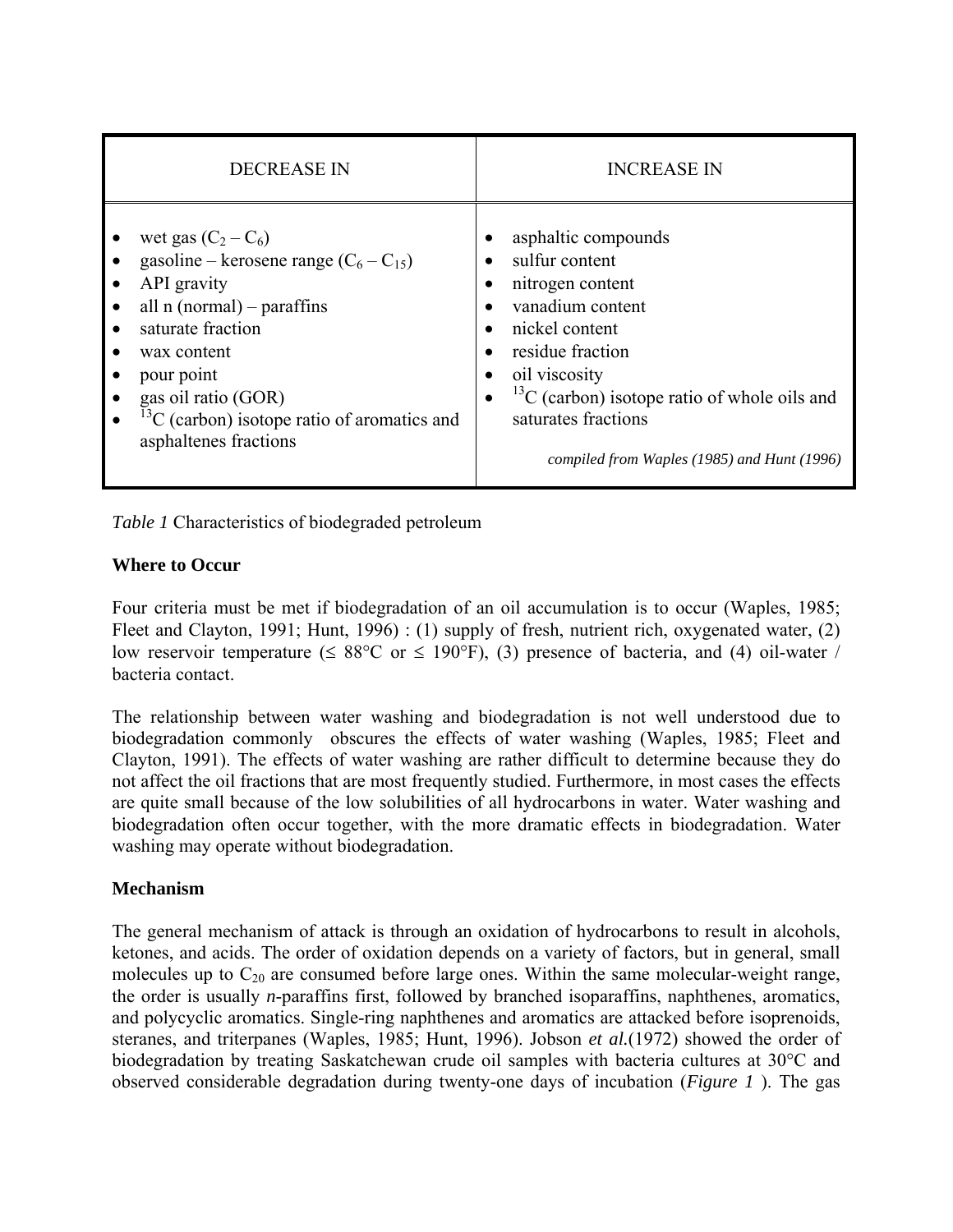chromatograms show the disappearance of n-paraffin peaks, first in the  $C_{16} - C_{25}$  range and later in the entire range.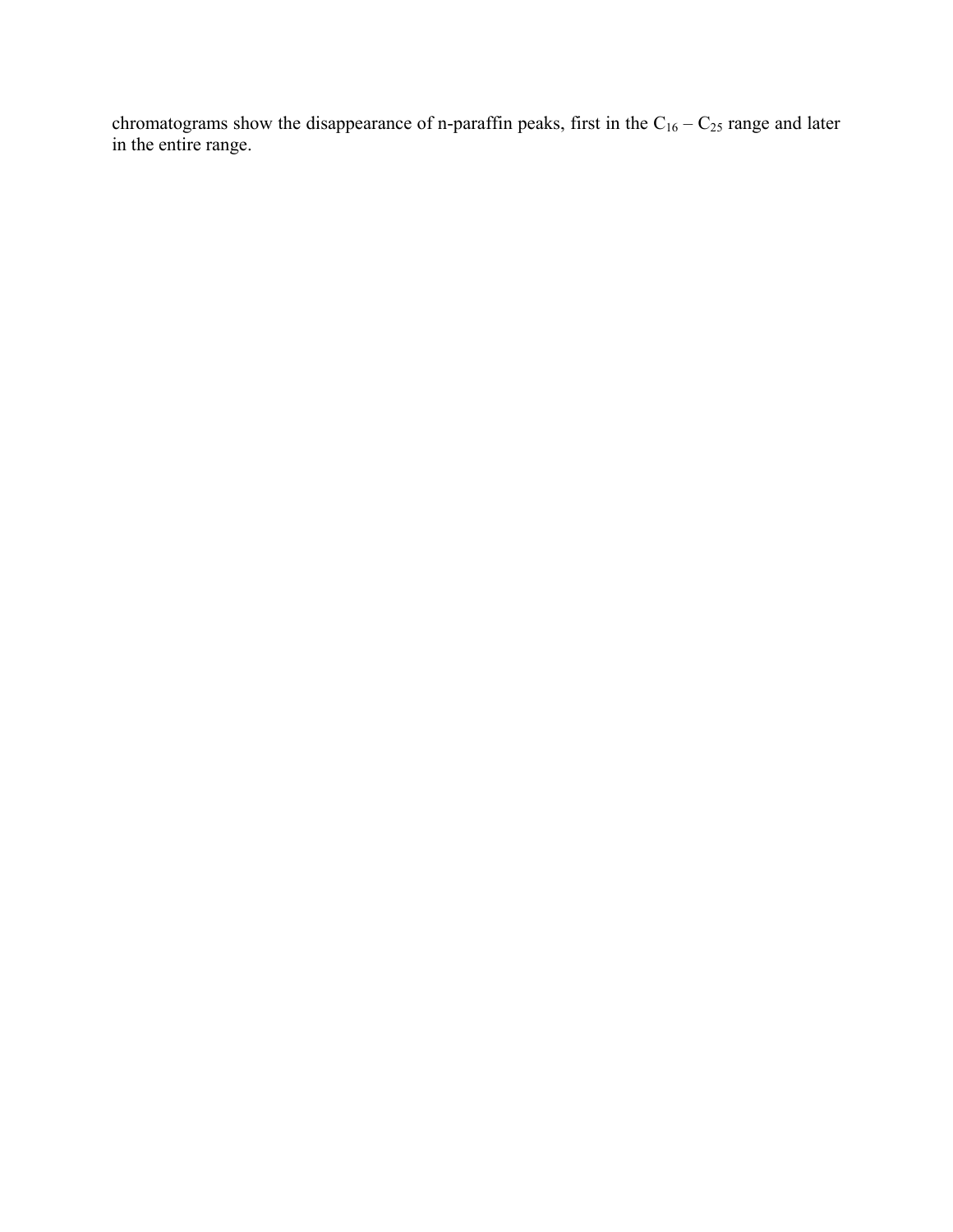

*Figure 1* Biodegradation is oxidation of hydrocarbons to result in ketones, acids, and alcohols. Treatment of bacteria culture on Saskatchewan oil cause sequential disappearance of *n-*paraffins in 21 days of incubation.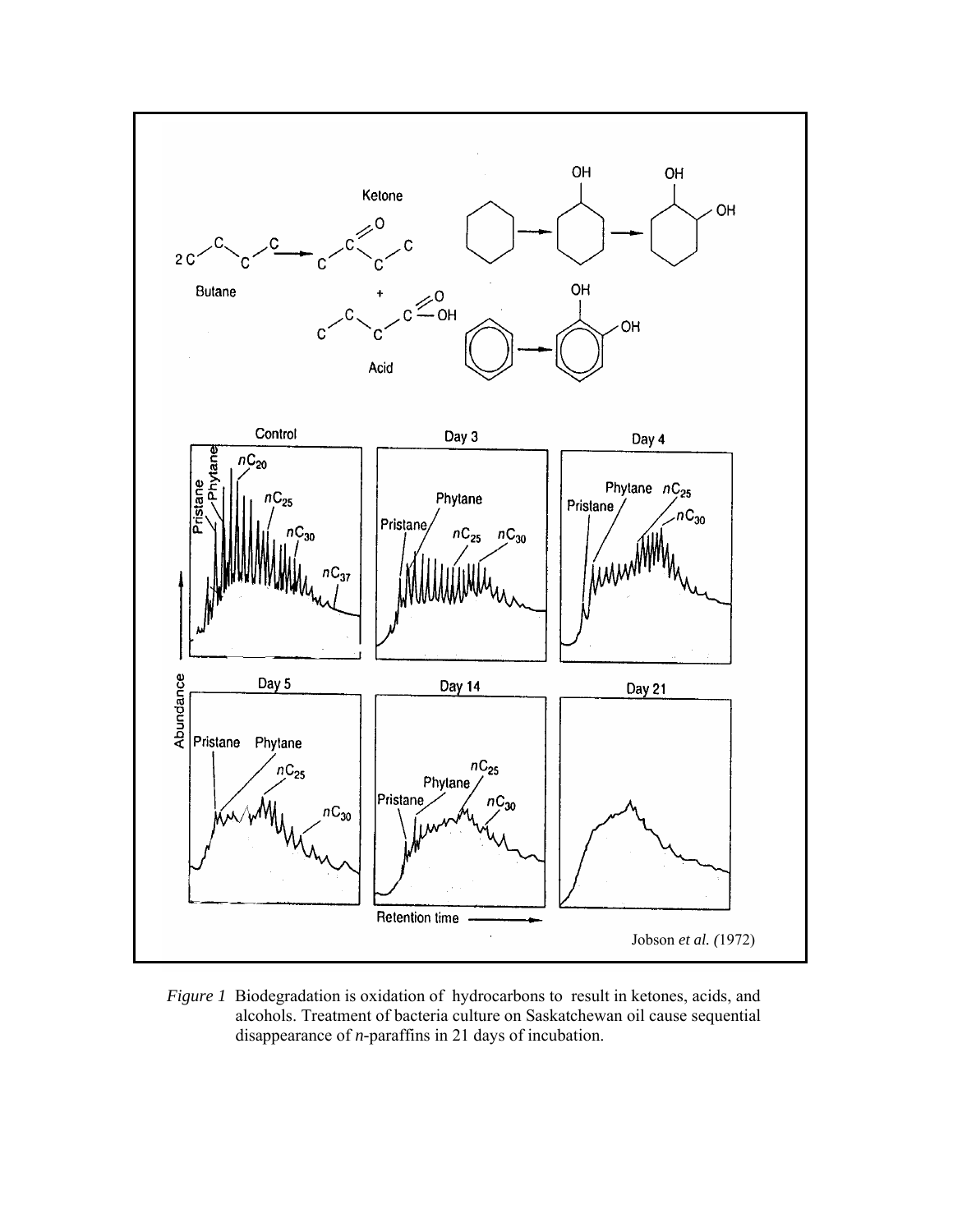### **Rank or Degree**

Biodegradation can vary in intensity from very light to extremely heavy. Hunt (1996) compiled degradation ranks from Alexander *et al.* (1983), Volkman *et al.* (1984), Connan (1984), and Peters and Moldowan (1993) (*Table 2*). Biodegradation levels from 1 to 10 are described as minor to extreme. The levels or rankings in biodegradation are quasi-sequential in that a higherranked compound class can be attacked before a lower-ranked class is completely destroyed. Also, variations in the different microbes causing degradation can change the rankings of some of the compounds listed.

| <b>RANK</b>    | <b>COMPOSITIONAL CHANGES</b>                                                                            | <b>EXTENT</b> |  |
|----------------|---------------------------------------------------------------------------------------------------------|---------------|--|
|                |                                                                                                         |               |  |
|                | n-alkanes $C_1$ - $C_{15}$ depleted                                                                     | minor         |  |
| $\overline{2}$ | over 90 % $C_1$ - $C_{35}$ n-alkanes gone                                                               | light         |  |
| 3              | iso-alkanes attacked, alkyl-cyclohexanes and alkyl-benzenes<br>removed                                  | moderate      |  |
| 4              | isoprenoid alkanes and methyl-naphthalenes removed                                                      | moderate      |  |
| 5              | $C_{14}$ - $C_{16}$ bicyclic alkanes removed                                                            | moderate      |  |
| 6              | 25-norhopanes may be formed, steranes attacked                                                          | heavy         |  |
| $\overline{7}$ | steranes gone, diasteranes unaffected                                                                   | heavy         |  |
| 8              | hopanes attacked                                                                                        | very heavy    |  |
| 9              | hopanes gone, diasteranes attacked; oleanane, tricyclic terpanes,<br>and aromatic steroids survive      | severe        |  |
| 10             | diasteranes and tricyclic terpanes destroyed, aromatic steroids<br>attacked, vanadyl porphyrins survive | extreme       |  |

*Table 2* Degree of biodegradation

*(Hunt, 1996)*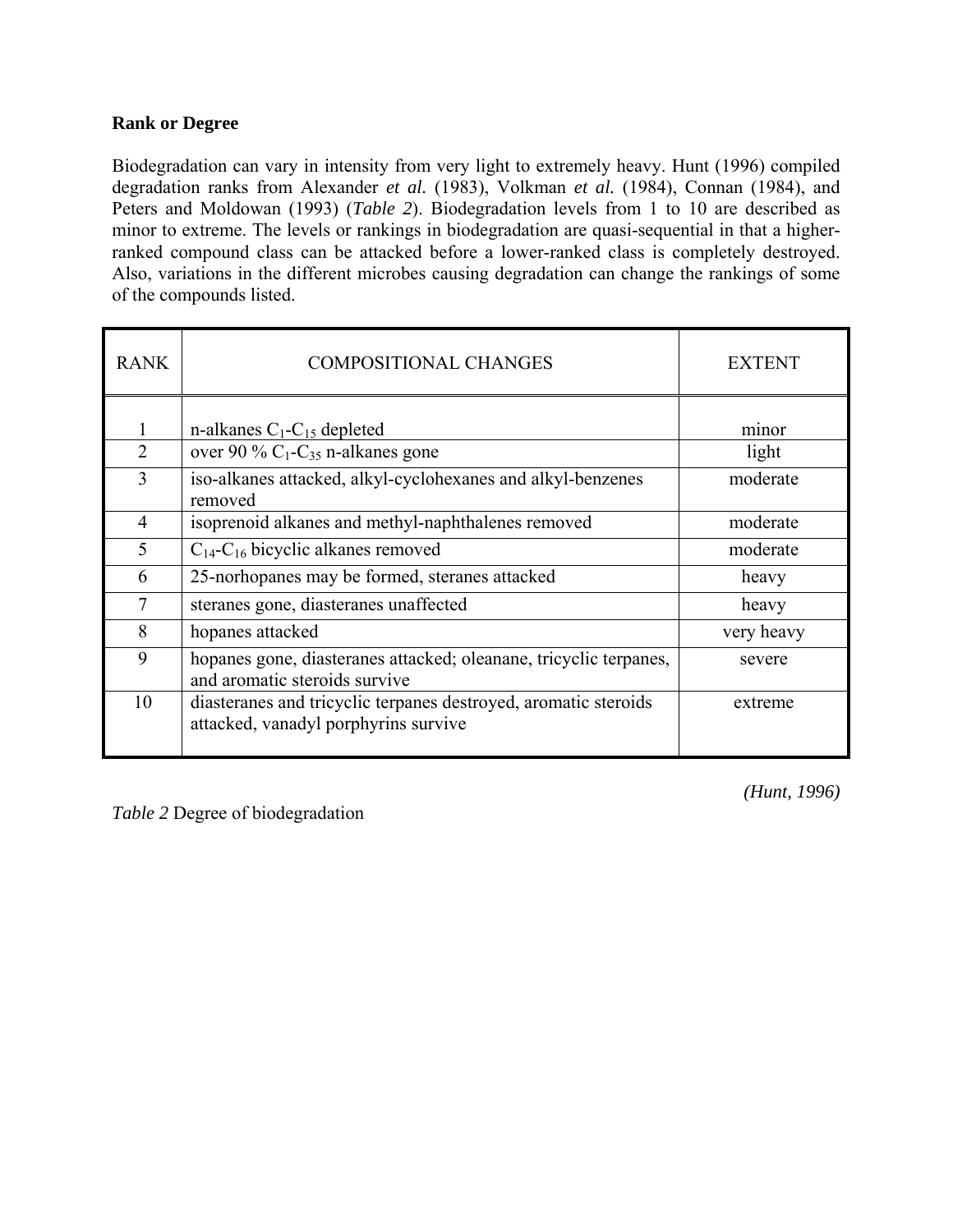#### **SALAWATI BASIN REGIONAL SETTING**

The Salawati Basin is an east - west trending asymmetric foreland basin located on the northern margin of the Indo-Australian Plate (*Figure 2*). The basin is presently bounded to the north and west by the deformed zone of the left-lateral Sorong Fault. The basin is terminated to the south and east by uplifted Miocene carbonates of the Misool - Onin Geanticline and the Ayamaru Platform, respectively. The Salawati Basin records the stratigraphic and tectonic history from Paleozoic time to Recent.



*Figure 2* Tectonic setting of Klamono and Linda Fields

### **Stratigraphic Framework**

The oldest stratigraphic sequence of the Salawati Basin is the continental basement rocks of the Siluro-Devonian Kemum metamorphics and Carbon-Permian Aifam continental margin sediments (*Figure 3*). Overlying the basement are Mesozoic sediments (Tipuma and Kembelangan groups), which developed only in the southern part of the basin due to the Late Cretaceous - Paleocene northern erosion or a Mesozoic northern non-deposition.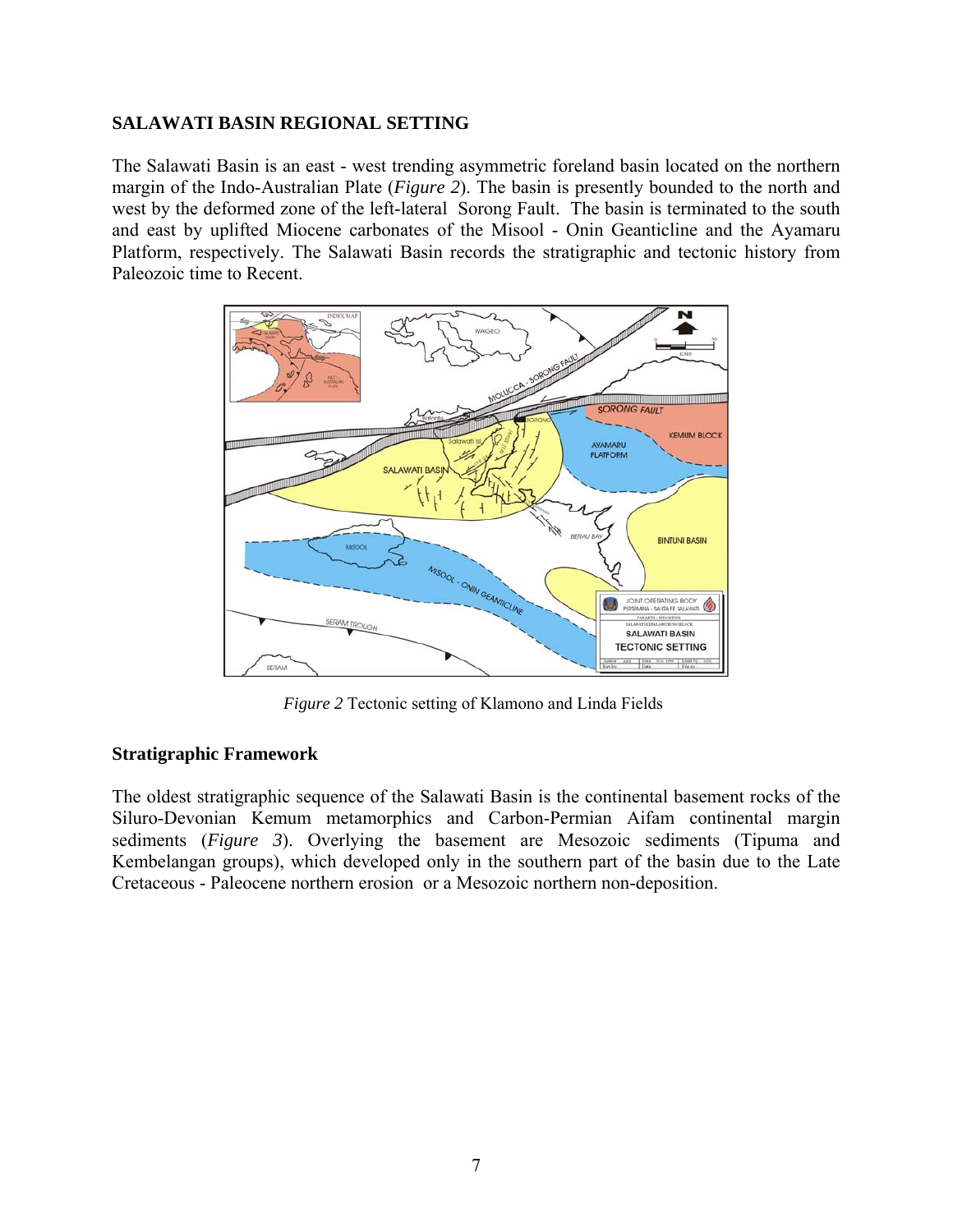

*Figure 3* Stratigraphy of Salawati Basin

Tertiary sediments of the Salawati Basin began with the late Eocene to early Oligocene transgressive carbonates of the Faumai Formation. Overlying the Faumai carbonates, is the late Oligocene shallow marine clastics of the Sirga Formation. Thick carbonates of the Miocene Kais Formation cover the Sirga clastics.

Kais carbonates developed in various environments from lagoonal, bank, to deeper water facies, resulting in various types of carbonate sediments including low-energy organic-rich carbonate muds, moderate-high energy reefal carbonates, and fine crystalline carbonates. Kais carbonates are the producing reservoir of all Salawati's fields. Contemporaneously with the Kais carbonate deposition, was the deposition of the Miocene lagoonal Klasafet fine calcareous clastics (marls). The thick Pliocene Klasaman clastics ended the Tertiary stratigraphic sequences. Molassic deposits of the Sele conglomerates were deposited in Pleistocene time as eroded sediments from the deformed zone of the Sorong Fault.

#### **Structural Framework**

The main structural grain of the Salawati Basin is the Sorong Fault, which bounds the basin to the north. This is a major left - lateral fault that has been active in the basin since the Late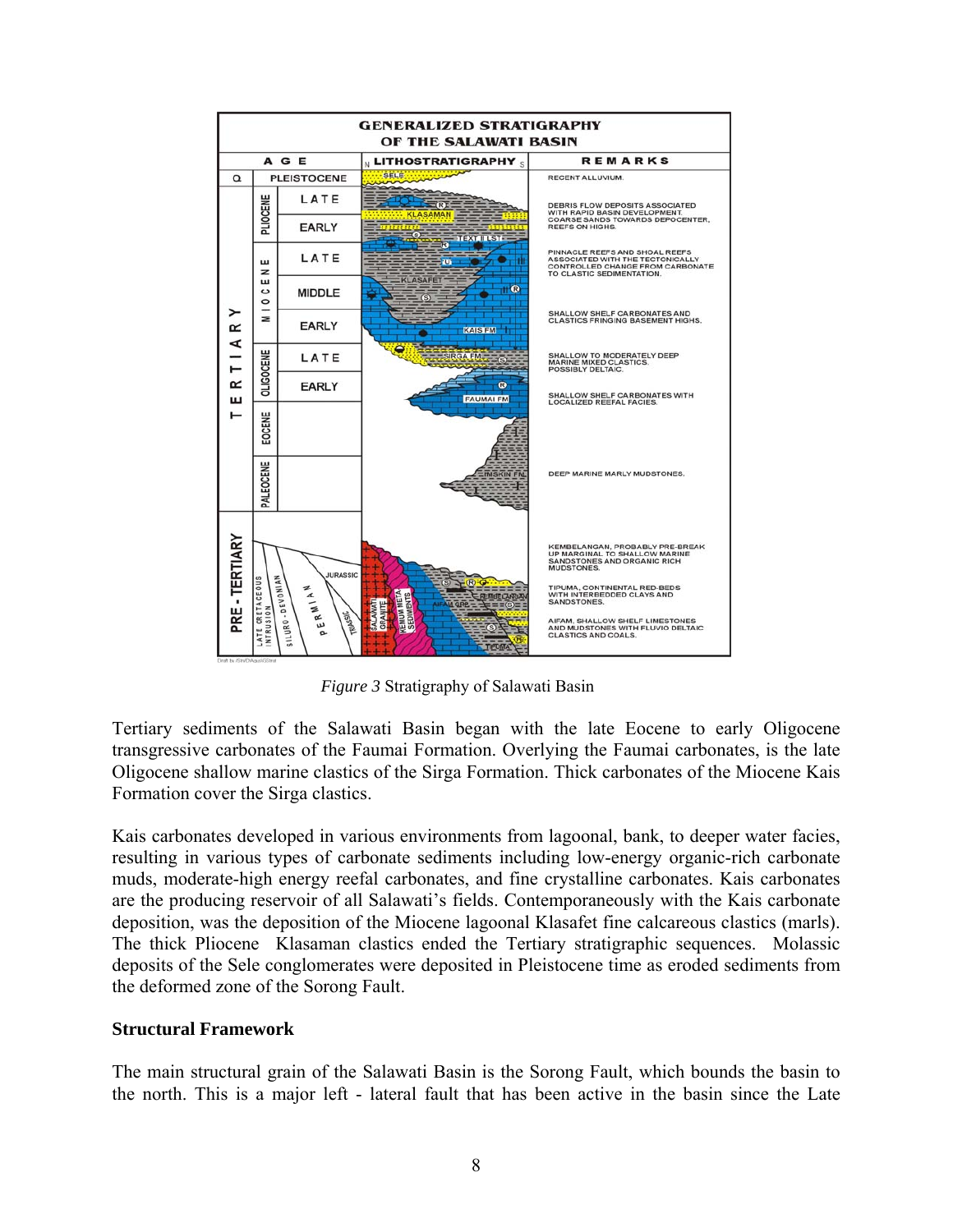Pliocene. Present structural style of the basin is dominated by NNE - SSW normal faults formed as conjugate of the Sorong Fault. The Sorong Fault has also developed en echelon folds and synthetic left-lateral faults with normal slip (such as the "Line Six" Fault) in the Salawati Island. The movement of the Sorong Fault has also reactivated older normal faults, starting as rifts in the Late Paleozoic - Mesozoic time such as the Cendrawasih Fault, to become antithetic right-lateral faults with normal slip. Regionally, the Sorong Tectonism was responsible for the reversal of the basin's polarity causing a number of geologic episodes such as the subsidence of the northern depocenter and the uplifting of the Misool – Onin Geanticline and the Ayamaru Carbonate Platform.

### **Petroleum System**

Existing oils in the Salawati Basin were sourced by the Miocene Klasafet and Kais carbonaceous shales and carbonates. The sources have been mature since the mid-Pliocene. The generated oils have been migrated through several focused migration fairways of Kais/Klasafet carrier beds forming structural noses and enhanced by faults trending parallel with the noses (Satyana *et al*., 2000). The proven reservoir is the Miocene Kais carbonates forming as reefal build ups sealed with the Klasafet shales.

### **BIODEGRADATION OF THE KLAMONO OILS**

### **Klamono Field**

The Klamono Field is the easternmost field in the Salawati Basin. It is located not far from the Ayamaru Platform where the Kais carbonates were exposed. The Ayamaru Platform terminates the Salawati Basin to the east. The Klamono field was discovered in 1936 by the NNGPM Nederlandsch Nieuw Guinea Petroleum Maatschappij - Dutch New Guinea Oil Company) and has been operated by Pertamina since 1971.

The discovery well of Klamono-1 was drilled on a surface anticline near numerous oil seeps. The Klamono Field is a shallow Early-Late Miocene Kais reefal build up with the overlying Klasafet sediments forming a drape observed as an anticline at the surface. The Kais reservoirs in the field have high porosities and permeabilities of average 23 % and 400 mD, respectively. The field has been producing oil since 1949.

#### **Geochemistry of the Biodegraded Oil**

The Klamono oils have been biodegraded. The Klamono-1 well discovered black liquid oil with API gravity below 20°, this may indicate that the oil has been altered by water washing or bacterial activity. The oils of the field have been analyzed for the bulk properties, biomarkers, and carbon isotope; the analytical results confirm the biodegradation of the Klamono oils.

*Table 3* shows the bulk properties and isotope characteristics of the Klamono oils. The oil is heavy (17° API), moderate sulfur content (1.0 %), low pour point (-12° C), very low GOR (gas to oil ratio) of 3.3, high viscosity (26 centi poise), low saturate content (31.7 %), high asphalt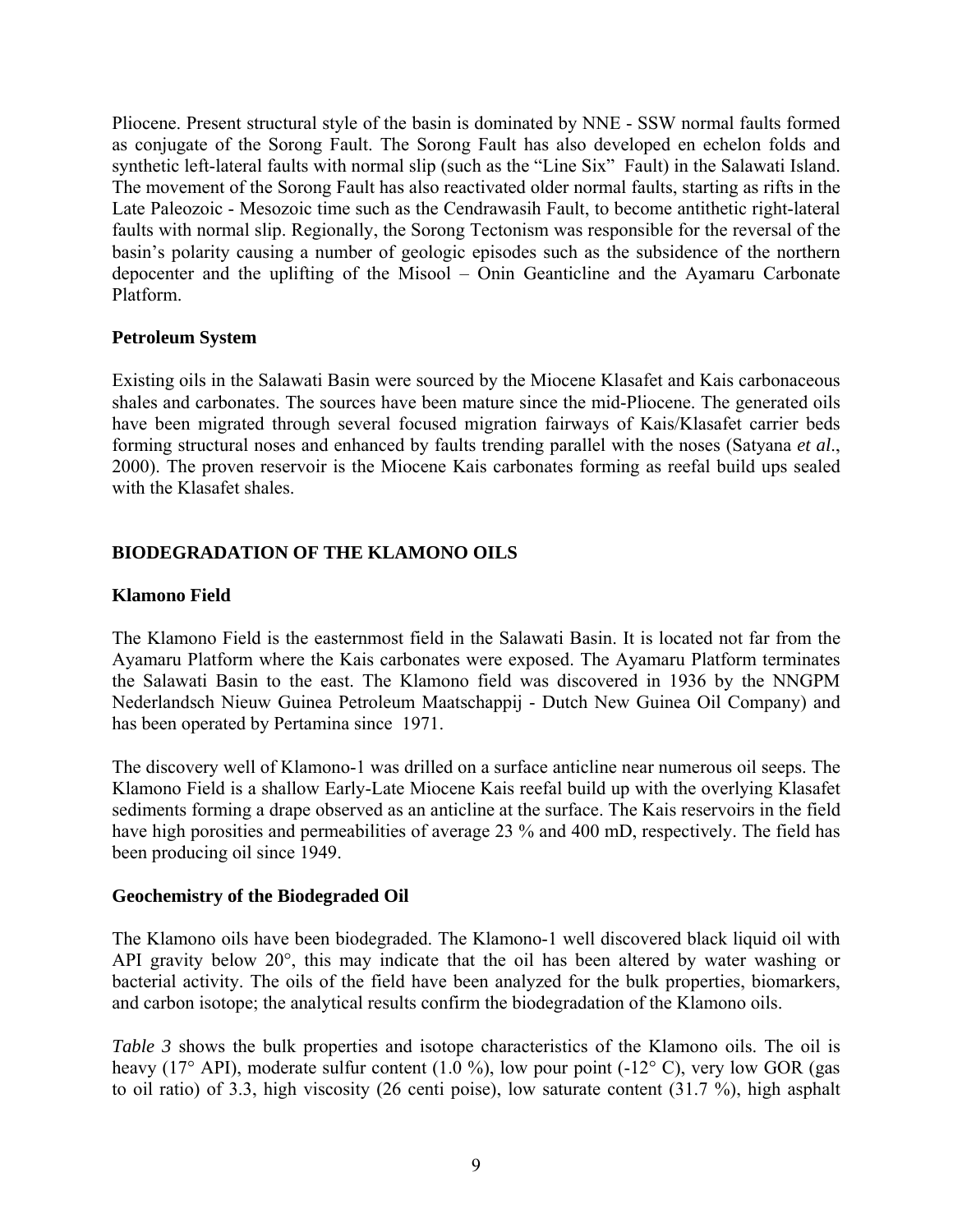content (6.1 %), low saturate to aromatic ratio (0.74), and increased 13-carbon isotope ratio of saturate fraction (-20.24 ‰). *Figure 4* shows the GC (gas chromatograph) scan of the Klamono oil. It shows the removal of the majority of n-paraffins and isoprenoid alkanes of pristane and phytane. These characteristics show that the Klamono oil is biodegraded.

| oil sample | API<br>gravity<br>(°) | sulfur<br>content<br>$(\%)$ | pour<br>point<br>$(^{\circ}C)$ | oil<br>viscosity<br>(cp) | gas oil<br>ratio<br>(GOR) | wax<br>content<br>$(\%)$ | saturate<br>fraction<br>$(\%)$ | asphalt<br>fraction<br>$(\%)$ | saturate<br>aromatic<br>ratio | ${}^{13}C$<br>saturate | remarks             |
|------------|-----------------------|-----------------------------|--------------------------------|--------------------------|---------------------------|--------------------------|--------------------------------|-------------------------------|-------------------------------|------------------------|---------------------|
| Klamono    | 17                    | 1.0                         | $-12$                          | 26                       | 3.3                       | 5.8                      | 31.7                           | 6.1                           | 0.74                          | $-20.24$               | biodegraded         |
| Linda      | 19                    | 1.3                         | $-18$                          | 20                       | tstm                      | 0.0                      | 54.0                           | 9.0                           | 2.25                          | $-20.16$               | biodegraded         |
| Walio      | 34                    | 0.7                         | $-6$                           | $\overline{2}$           | 86                        | 3.2                      | 58.9                           | 3.3                           | 2.24                          | $-22.04$               | non-<br>biodegraded |

Table 3 Characteristics of Klamono and Linda oils showing oil biodegradation as referred to the nonbiodegraded Walio oil. Some anomalies could be resulted from influences of source facies and degree of maturity, interpretation of these data should be combined with the GC and GC/MS data.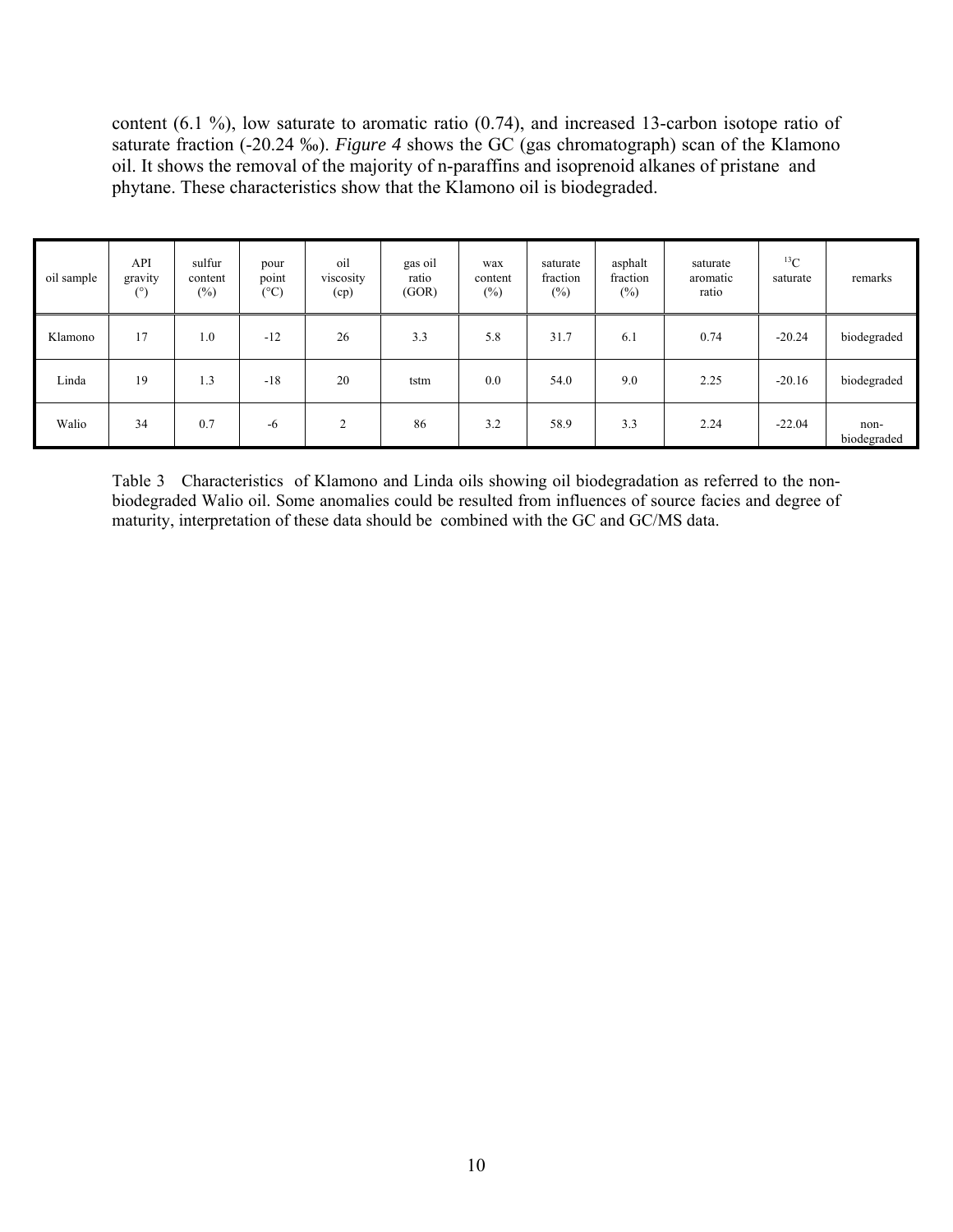

*Figure 4* C10+ saturated GC scan of Klamono and Linda oils (biodegraded) and Walio oil (non-biodegraded)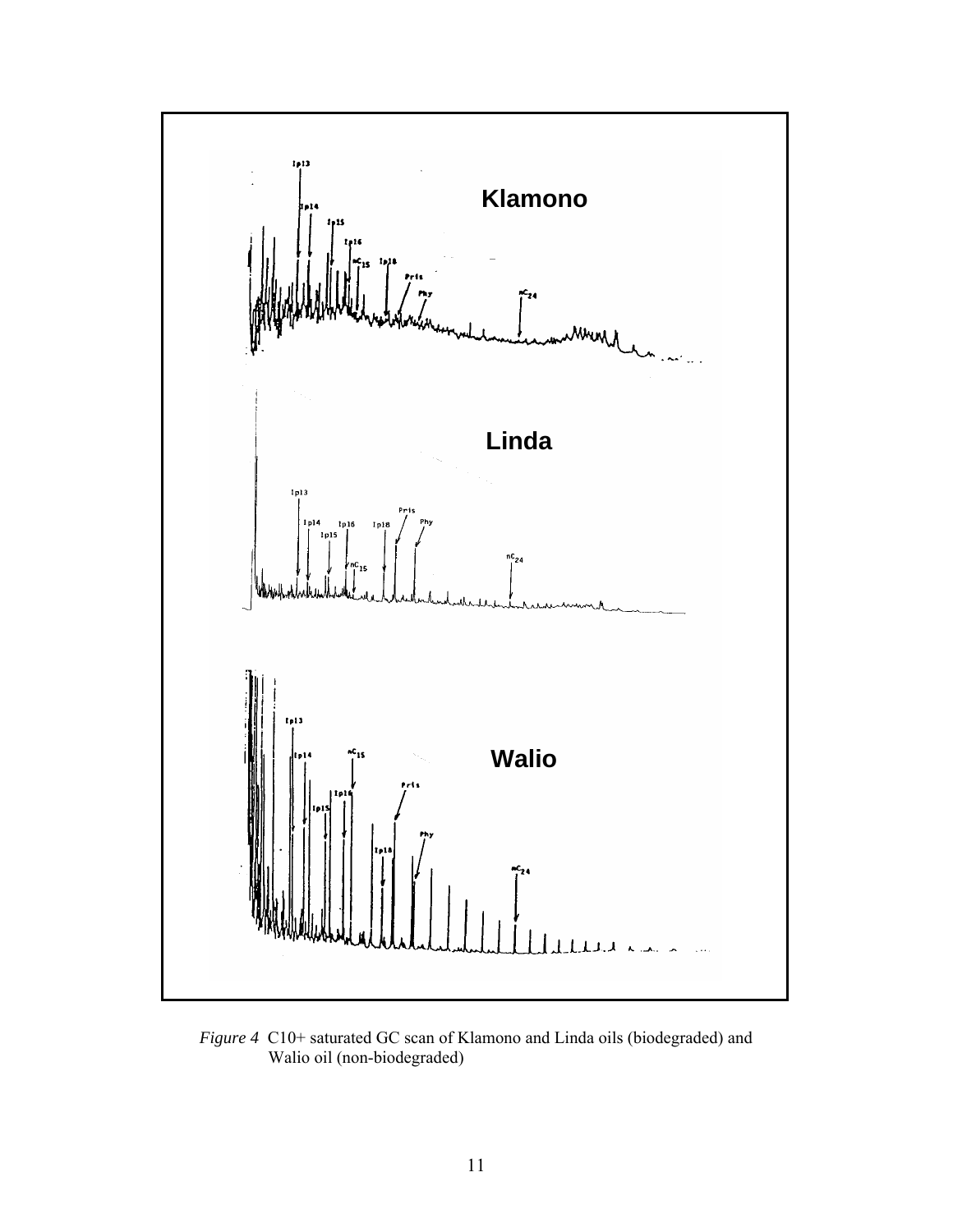Sulfur content and API gravity of oil is controlled by factors of source environment, maturation, migration, and biodegradation. The non-biodegraded Salawati oils contain 45 to 60 % saturated hydrocarbons. Pour point of oil usually reflects wax content of oil. Biodegraded oil has low pour point due to a lack of higher molecular weight  $(C_{22} - C_{34})$  n-paraffins in oil. Carbon isotope value of saturate fraction may slightly less negative (increased) due to effect of biodegradation.

Meteoric waters penetrating into a basin and contact with an oil field preferentially dissolves the most soluble hydrocarbons, such as methane, ethane, benzene, and toluene. Microbes in the water consume the hydrocarbon molecules such as paraffins, naphthenes, and aromatics (Waples, 1985; Hunt, 1996) producing heavy oil with low API gravity, low saturate (alkane) content, high asphalt content and removing the majority of n-paraffins and isoprenoids.

*Figure 5* shows the GCMS (gas chromatograph mass spectrometry) data of the Klamono oil compared to other oil in the Salawati Basin which is known to be non-biodegraded (Walio oil). Both fragmentograms (GCMS curves) of the terpane (fragment ion m/z 191) and the sterane (fragment ion m/z 217) of the Klamono oil show perfect resemblance to those of the Walio oil. The Klamono oil triterpane and sterane distributions have been totally unaffected by the biodegradation. This indicates that the biodegradation of the Klamono oil has not reached a degree at which biomarkers of steranes and terpanes are attacked.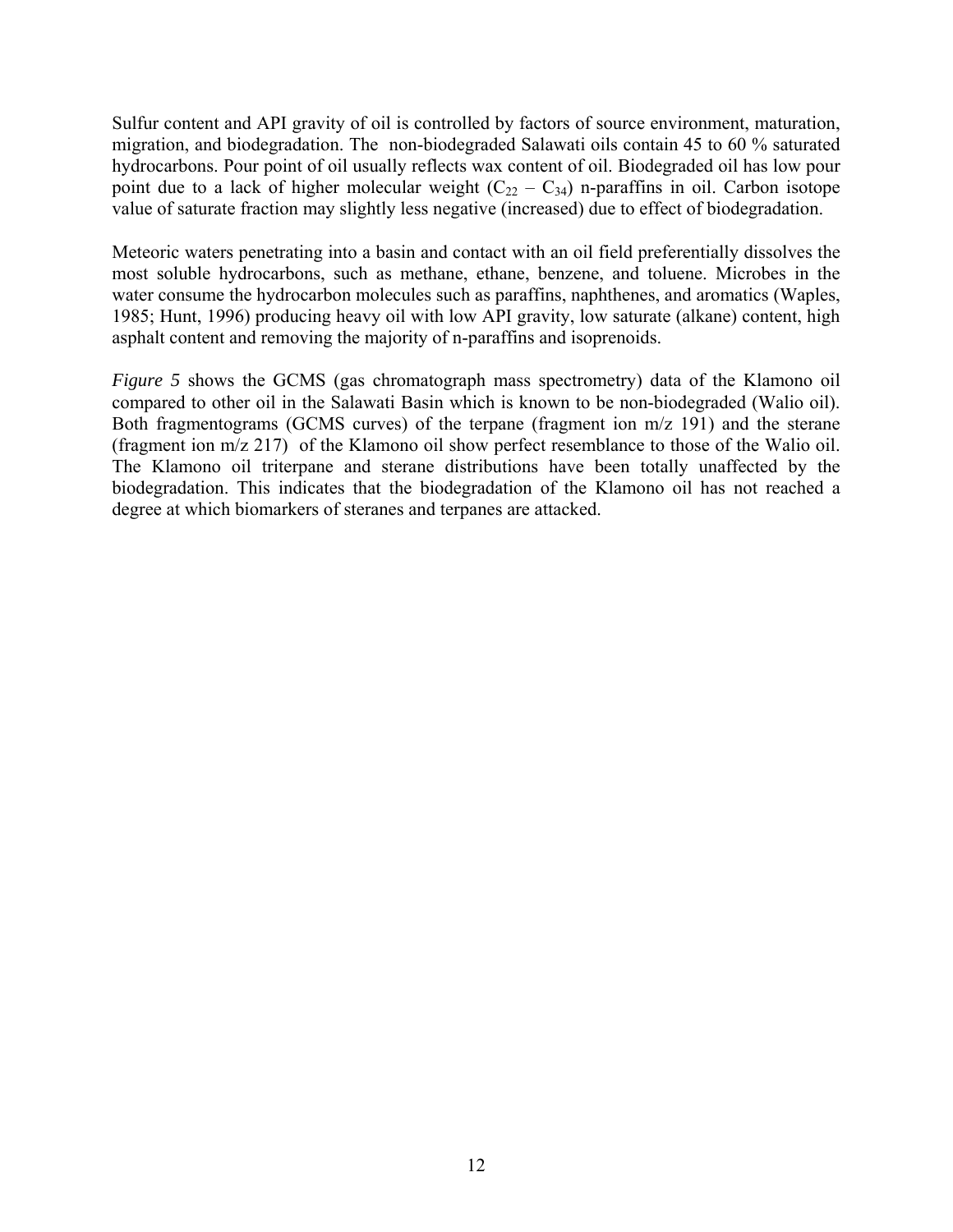

*Figure 5* GC/MS scan m/z 191 (terpane) and m/z 217 (sterane) of Klamono, Linda, and Walio oils showing similar distribution indicating no attack of biodegradation on terpane and sterane of Klamono and Linda oils.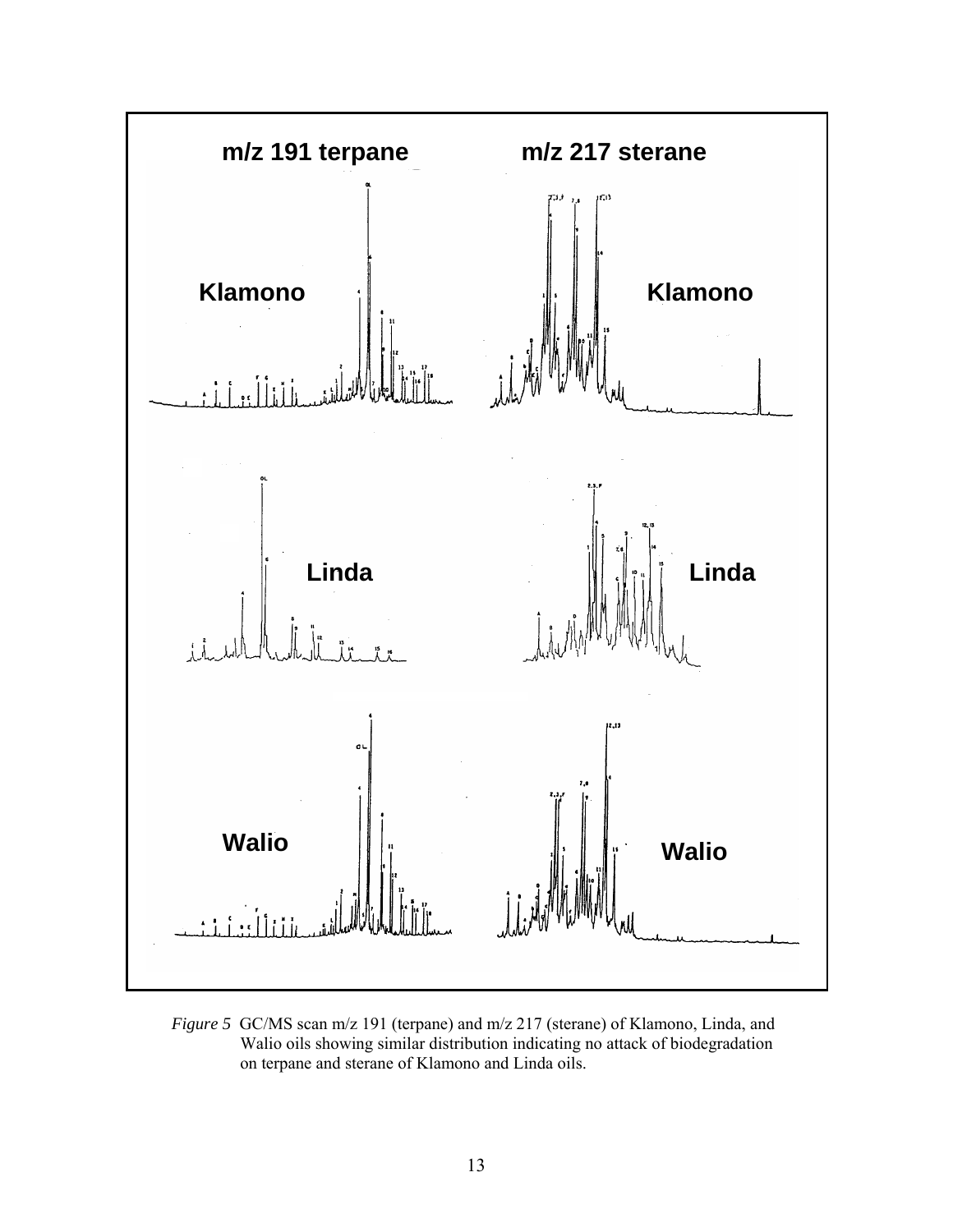#### **Degree of Biodegradation**

Based on the removal of the majority of n-alkanes (paraffins) and some of isoprenoids, and the preserves (not attacked) of biomarkers at steranes and triterpanes distributions (hopane, oleanane, tricyclic terpane, diasterane, etc), then the degree of biodegradation of the Klamono oils is *moderate* or at rank 3 to 4 at Hunt's (1996) biodegradation scale (1 = minor, 10 = extreme).

### **BIODEGRADATION OF THE LINDA OILS**

### **Linda Field**

The Linda Field is located 4 kilometers to the northeast of the giant Walio Oil Field and frontal to the major surface Cendrawasih Fault. The Linda Field was discovered in 1977 by Pertamina through its discovery well of Linda A-2. The field is now operated by PT Intermega.

The Linda Field is a small patch reef of the Late Miocene Kais carbonates with its eastern half is down thrown some 100 meters by a normal fault splay of the Cendrawasih Fault. The upblock western half becomes the Linda Field, whereas the downblock eastern half is below the oil water contact at 1002 meters subsea. The Kais reservoir in the field has average porosity of 15 % and permeability of 24 mD.

#### **Geochemistry of the Biodegraded Oil**

The Linda A-2 discovery well found the black liquid oil with API gravity of  $20^{\circ}$  and sulfur content of 1.30 %. This may indicate a water washing or biodegradation. The oils of the Linda Field have been analyzed for the bulk properties, biomarkers, and carbon isotope; the results confirm the biodegradation of the Linda oils.

*Table 3* shows the bulk properties and isotope characteristics of the Linda oils. The oil is heavy (19 $^{\circ}$  API), moderate sulfur content (1.3 %), low pour point (-18 $^{\circ}$  C), very low GOR (too small to measure), high viscosity (20 centi poise), high asphalt content (9.0 %), and increased 13-carbon isotope ratio of saturate fraction (-20.16 ‰). High saturate fraction (54 %) is questionable.

*Figure 4* shows the GC (gas chromatograph) scan of the Linda oil. It shows the removal of the majority of n-paraffins and isoprenoid alkanes. These characteristics show that the Linda oil has been biodegraded to some extent. The pristane to phytane ratio of 1.20 indicates a marine affinity of source rock. The high pristane/nC<sub>17</sub> of 7.86 and phytane/nC<sub>18</sub> of 5.08 is due to biodegradation.

*Figure 5* shows the GCMS (gas chromatograph mass spectrometry) data of the Linda oil compared to other oil in the Salawati Basin which is known to be non-biodegraded (Walio oil). Both fragmentograms (GCMS curves) of the terpane (fragment ion m/z 191) and the sterane (fragment ion m/z 217) of the Linda oil show perfect resemblance to those of the Walio oil. The Linda oil triterpane and sterane distributions have been totally unaffected by the biodegradation.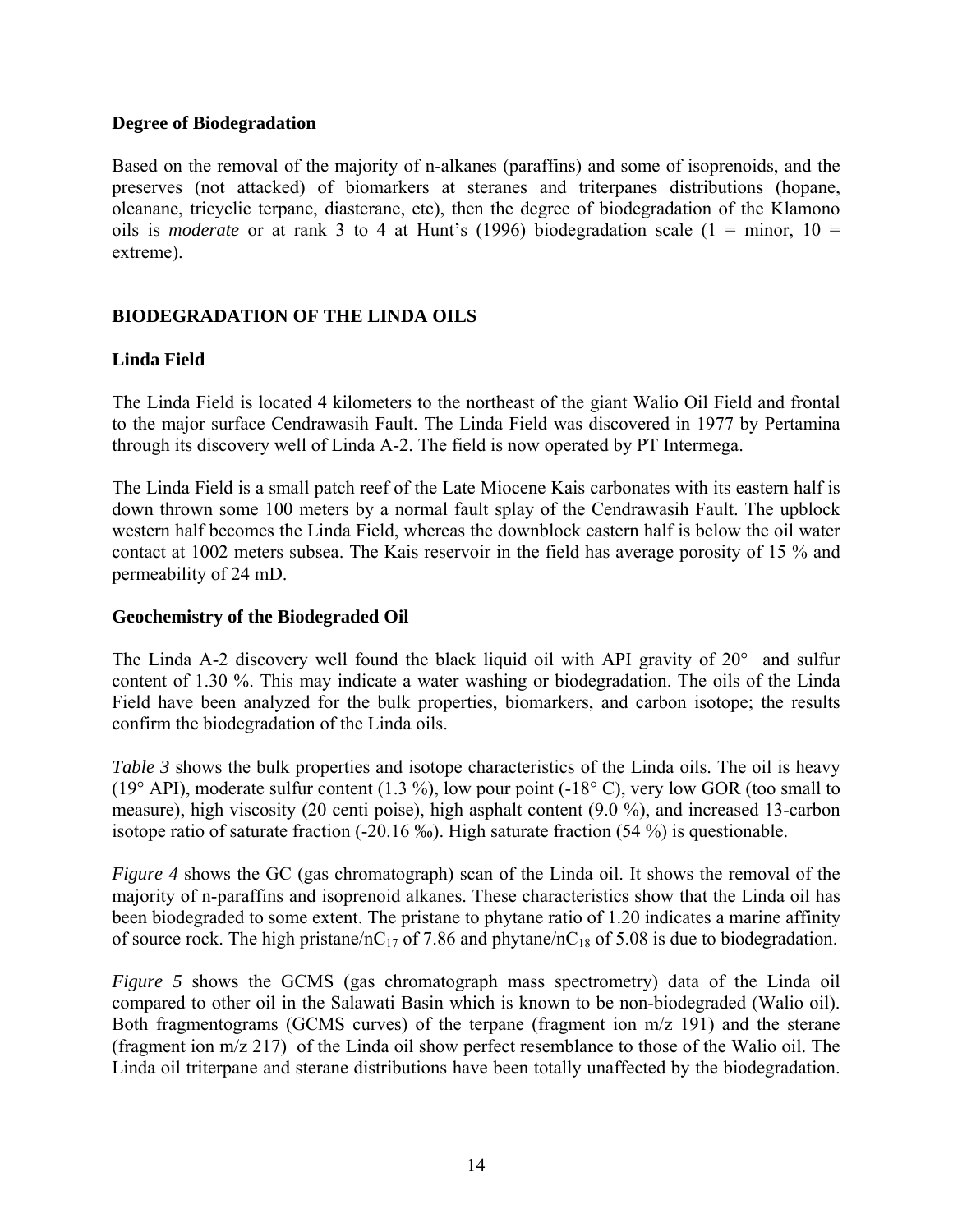This indicates that the biodegradation of the Linda oil has not reached a degree at which biomarkers of steranes and terpanes are attacked.

#### **Degree of the Biodegradation**

Based on the removal of the majority of n-alkanes (paraffins) and some of isoprenoids, then the degree of biodegradation of the Linda oils is *moderate* or at rank 3 to 4 at Hunt's (1996) biodegradation scale.

### **ORIGIN OF THE BIODEGRADATION**

### **Supportive Conditions**

Geologic setting of the Klamono and Linda Fields supports the conditions within which the oil alteration through water washing and biodegradation can take place.

The fields are located close to the area of supply of fresh, nutrient rich, oxygenated water. The Kais reservoir of the Klamono Field is exposed to the east of the field in the Ayamaru Platform area. This area is the recharge area of meteoric water. The Linda Field is located frontal to a major surface normal fault of the Cendrawasih Fault. The surface fault is considered as the recharge area of meteoric water.

The Kais reservoirs in the two fields are shallow and their temperatures are low to cause the biodegradation to occur. The productive interval of the Kais carbonates in the Klamono Field range in depth from 100 to 350 meters with reservoir temperature of around 55°C. The productive Kais reservoirs of the Linda Field range in depth from 960 to 1040 meters and the reservoir temperature is around 69°C. The deepest degraded oils associated with meteoric waters have been found as deep as 3048 meters (10,000 feet) in the Bolivar coastal fields of Venezuela (Bockmuelen *et al*., 1983). Temperature of 88°C or 190°F is the maximum temperature of known biodegraded reservoir oil (Connan, 1984).

The continuing supply of fresh oxygenated water and low reservoir temperature would have favored the presence of bacteria and oil-water / bacteria contact within the Klamono and Linda Fields. This can be confirmed by analyzing the presence of bacteria within the Klamono and Linda oils. The organism *Pseudomonas methanica*, which grows at the expense of methane, ethane, propane, and butane (Hunt, 1996) may be discovered.

The water salinity of the Klamono and Linda Fields are also supportive for the biodegradation to occur. The water salinity of the fields are low (760-1400 mg/l) compared to the regional trend (5800 mg/l). Biodegraded oils are generally associated with meteoric waters low in dissolved solids. This was demonstrated by Bailey *et al.* (1973) for oils in the Williston Basin, Saskatchewan. The waters there caused various levels of biodegradation, depending on the extent of water invasion. In the area of saline brines in the southeast, the oils are about 36° API gravity. Moving north the waters become increasingly fresh, and the oil changes from 35 to 31, 27, 20, and less than 15° API gravity.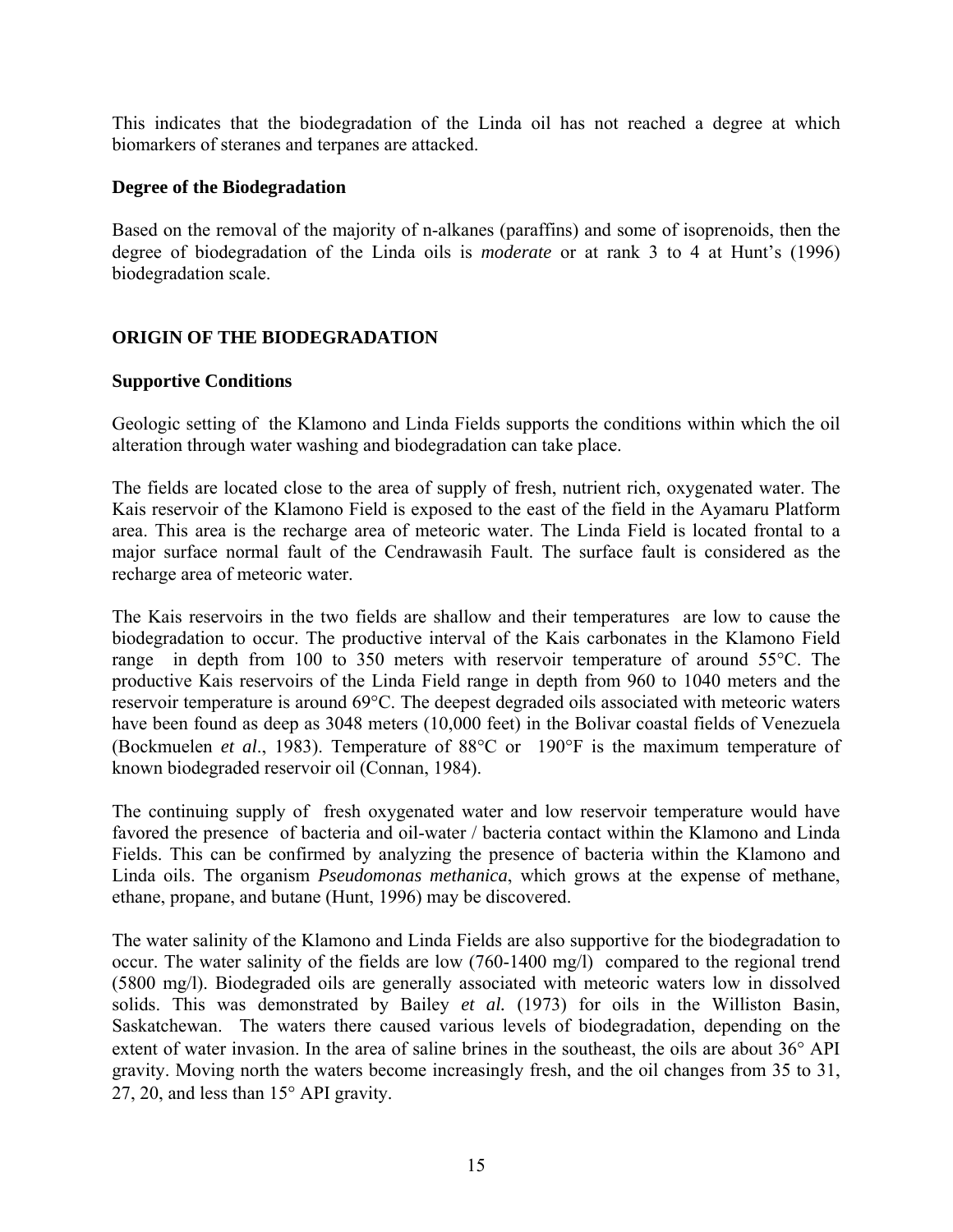#### **Water Washing in the Klamono Field**

It has been clear that the meteoric water invasion of the Klamono Field comes from the Ayamaru Platform to the east (*Figure 6*). The Kais reservoir of the Klamono Field is exposed in this area. Meteoric water carrying fresh, nutrient rich, oxygenated water has entered the exposed Kais and flowed downdip to the equivalent Kais in the Klamono Field. The porous Kais carbonates have enhanced the water invasion. The meteoric water contained a wide variety of bacteria. The oil-water/bacteria contact was formed in the field and the bacteria have consumed the oil as a source of energy in their metabolism. By this way, the Klamono oil was degraded.



*Figure 6* Mechanism of meteoric water flushing and biodegradation in the Klamono Field.

### **Water Washing in the Linda Field**

The Linda Field is located frontal to the major surface normal fault of the Cendrawasih Fault. A north – south trending splay of the fault had faulted the Linda Field (*Figure 7*). The eastern half of the field is down thrown some 100 meters by the normal fault. The upblock western half becomes the Linda Field, whereas the downblock eastern half is below the oil water contact. The fault, which is up to the surface in association with the Cendrawasih Fault, is considered to have become a conduit for meteoric water to contact the Kais reservoir in the faulted Linda Field. As in the Klamono Field, this meteoric water has contained a wide variety of bacteria that eventually have degraded the Linda oils.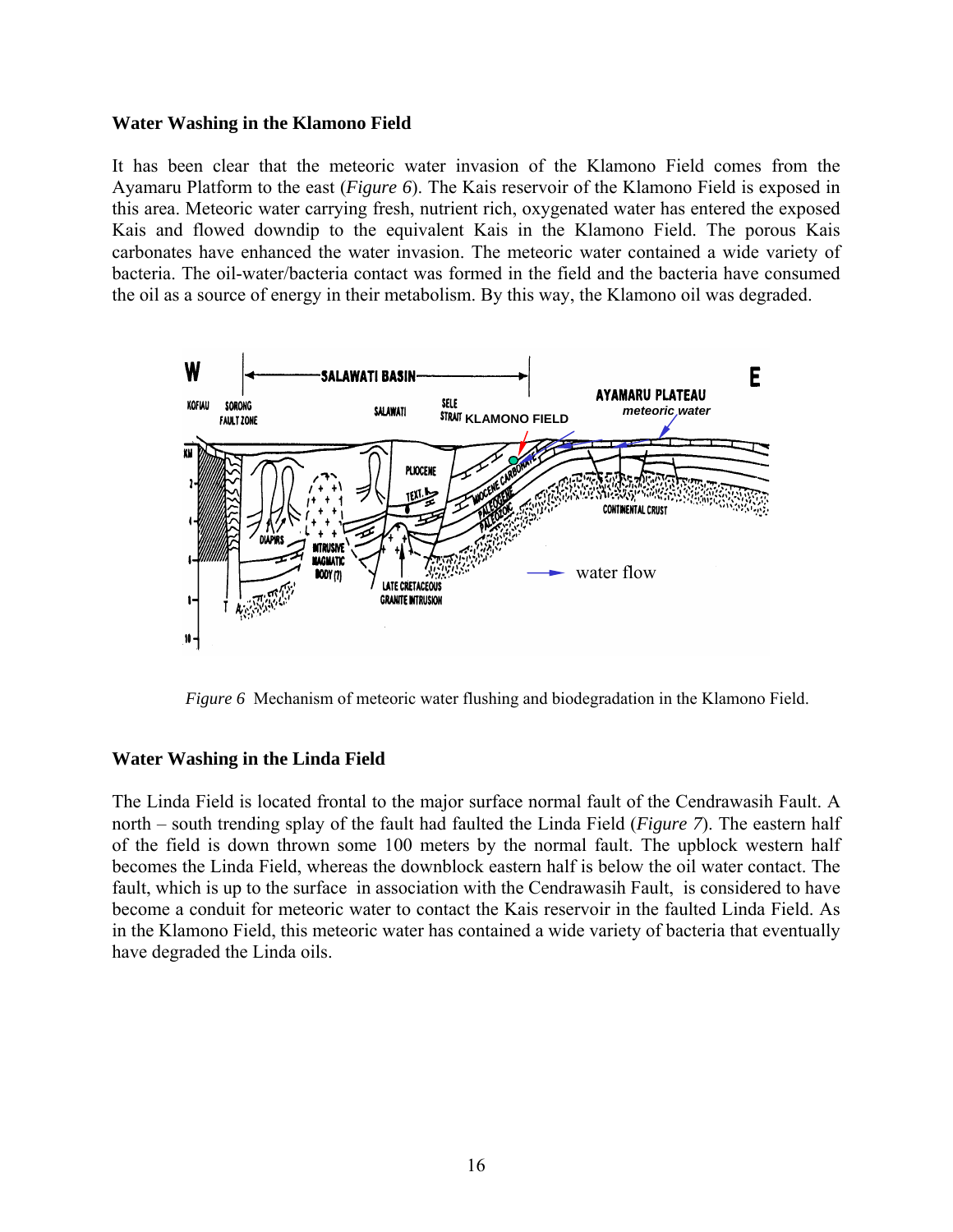

*Figure 7* Mechanism of meteoric water flushing and biodegradation in the Linda Field.

#### **REGIONAL IMPLICATIONS**

*Figure 8* shows the possible area in the Salawati Basin where the biodegradation may occur. This map was based on the geochemical properties of the Salawati oils (API gravity, sulfur content, GC scan), surface geological map, depth map of Kais reservoir, and regional Kais water salinity map. The mechanisms of water washing in the Klamono and Linda Fields were used as the models. Based on the Klamono biodegradation model, exposed reservoir in updip area of field may have a potential to cause biodegradation in field located downdip close to the reservoir exposure. Based on the Linda model, field located frontal to major surface fault may have a potential to be biodegraded. Key constraint in these models that should be checked is reservoir temperature. As long as the reservoir temperature is more than 88° then biodegradation will not occur although field is located close to area of meteoric water supply. However, oil degradation by water washing may still occur since the water washing is independent of temperature.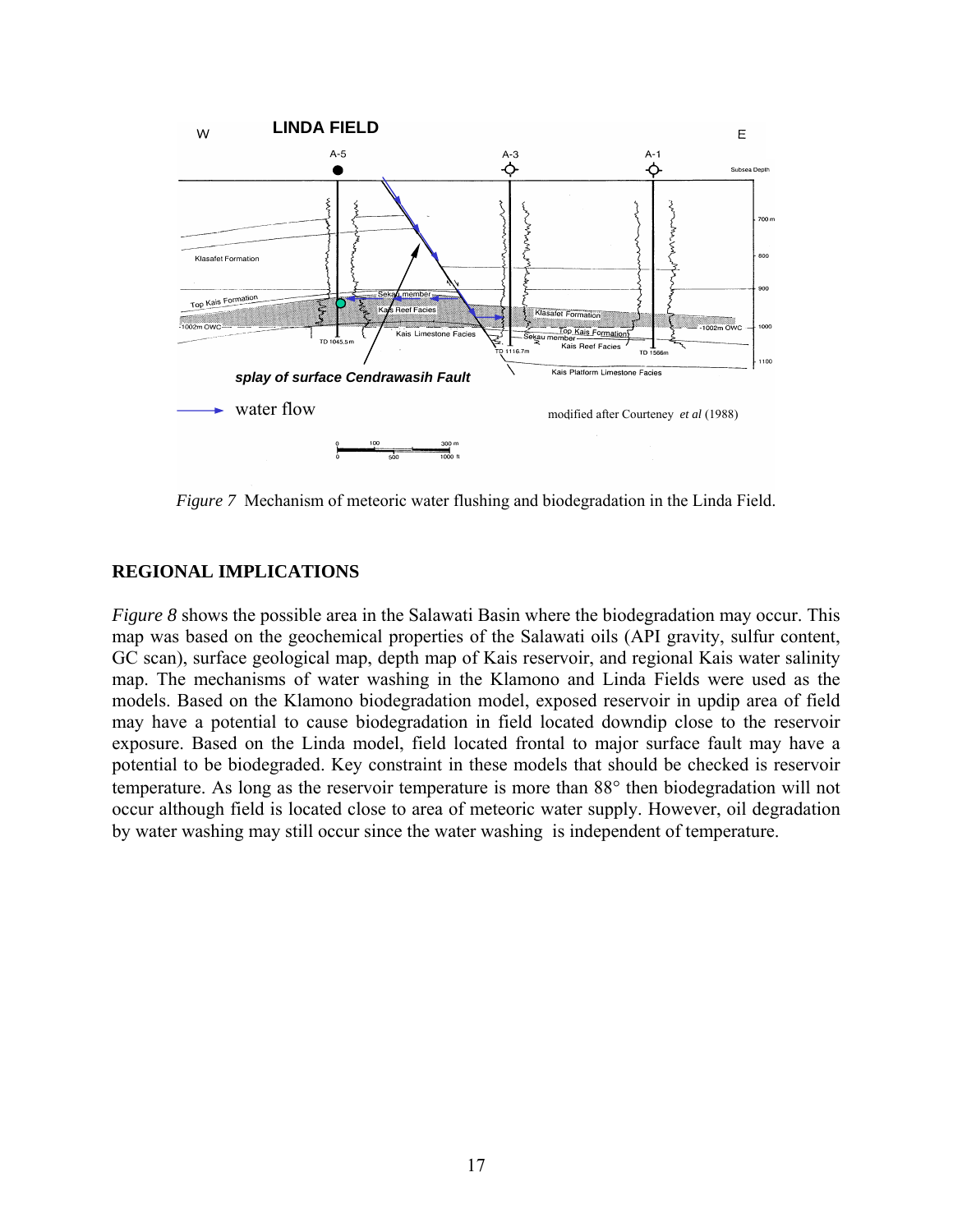

Figure 8 Area with regional biodegradation of the Salawati Basin

The expected biodegradation area based on the Klamono model is around the Klamono Field extents to the north, west, south and east. The Kais reservoirs in this area are estimated to have temperature less than 88°C and to have connection with the exposed Kais in the Ayamaru Platform. This potential area of biodegradation is proved by heavily biodegraded oil of Klamumuk (NNGPM, 1952) and slightly biodegraded oil of Klamogun (NNGPM, 1953). Klamogun, Klamono, and Klamumuk trend west – east with Kais reservoir is increasingly shallower from Klamogun to Klamumuk and the reservoir temperature decreases. Consequently, the effect of biodegradation increases to the east from the Klamogun to the Klamumuk area. Degree of biodegradation increases as reservoir temperature decreases (Connan, 1984).

The expected biodegradation area based on the Klamono model is also indicated in the offshore area of South Walio. Oil from South Walio C-1X (Phillips, 1978) indicates some biodegradation (21°API gravity). This is considered due to the shallow Kais reservoir (680 meters deep). The meteoric water invasion may come from the Kais carbonate exposure to the south of the Salawati Basin at the Kais carbonate islands on the belt of the Misool-Onin Geanticline. Uplifted Kais of this geanticline is equivalent to the uplifted Kais in the Ayamaru Platform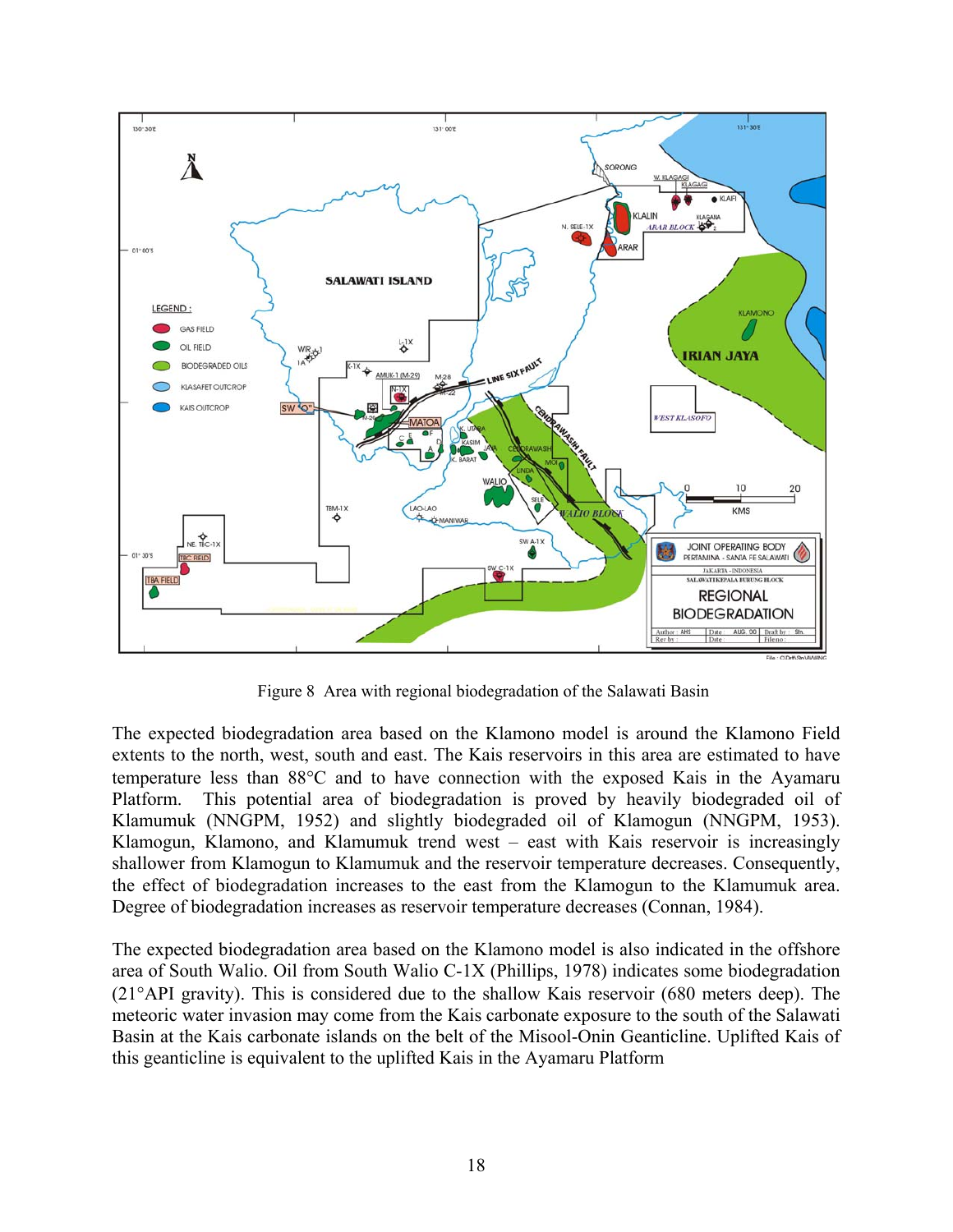The expected biodegradation area based on the Linda model is concentrated along the Cendrawasih Fault trending northwest – southeast to some extent from the master fault. The possibility of the biodegradation in this area is proved by the biodegraded oils located north to south and close to the Cendrawasih Fault namely Parkit oil (14.1°API gravity), Moi oil (15.5°API, 1.96 % S), and Kasuari oil (17°API, 2.27 % S)

The Matoa Field (JOB Pertamina-Santa Fe) in the Salawati Island is located frontal to the normal fault of the "Line Six" Fault. This is a major normal fault like the Cendrawasih Fault which is also up to the surface. However, the Matoa oils have not been biodegraded (33°API gravity, sulfur 0.17 %) and this because of high Kais reservoir temperature (97°C) of the Matoa Field at the depth of 2950 meters.

Undrilled prospects may have advantage on these regional implications. It can be used to expect biodegradation or non-biodegradation in the area of prospect, then economic value of expected oil can be known.

# **CONCLUSIONS**

- Klamono and Linda oils, Salawati Basin, have been moderately biodegraded (level 3 to 4 at Hunt (1996)'s scale of biodegradation).
- Klamono oil alteration took place when meteoric water entering the equivalent outcropped Kais reservoir flowed downdip into the field and altered the reservoir oil through water flushing and biodegradation.
- Linda oil alteration took place when meteoric water entering the surface Cendrawasih Fault flowed downdip through a splay of the fault into the field and altered the reservoir oil through water flushing and biodegradation.
- Fields or oils of the Salawati Basin with shallow reservoirs and located frontal to the outcropped Kais reservoir at the Ayamaru Platform or along the major surface faults such as the Cendrawasih Fault have potential to be biodegraded.

# **ACKNOWLEDGMENTS**

We would like to thank the management of Pertamina EP for permission to publish this paper. The geologic and geochemistry data used in the paper for the Linda, Walio, and Matoa Fields are from the published papers/books. This paper has benefited some regional data worked by the first author and his colleagues in the JOB Pertamina-Santa Fe Salawati and Santa Fe Energy Resources (Mimi Sidjaja, Moh. Imron, Agus Sulistyo, Nana Djumhana, and Yanto Salim). The management of Pertamina BPPKA, the current affiliation of the first author, is thanked to release the author for presenting this paper. Thanks are also due to Sartono and Sugiri from JOB Pertamina-Santa Fe Salawati for drafting the figures.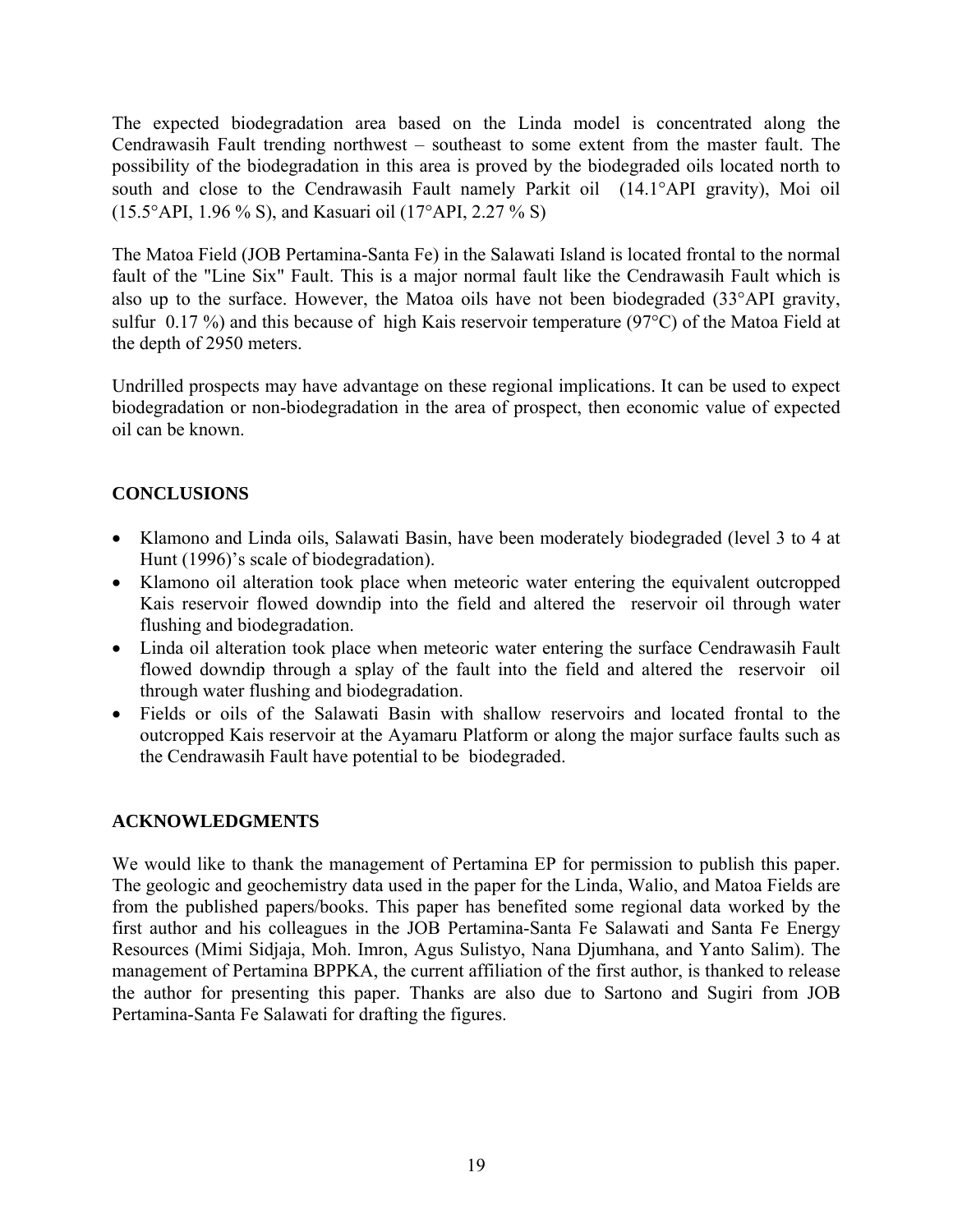#### **REFERENCES**

Alexander, R., Kagi, R.I., Woodhouse, G.W., and Volkman, J.K., 1983, The geochemistry of some biodegraded Australian oils : *Journal of the Australian Petroleum Exploration Association (APEA),* v. 23, p. 53-63.

Bailey, N.J.L., Jobson, A.M., and Rogers, M.A., 1973, Bacterial degradation of crude oil : comparison of field and experimental data, *Chemistry and Geology.,* 11, p. 203-221.

Bockmuelen, H., Barker, C., and Dickey, P.A., 1983, Geology and geochemistry of crude oils, Bolivar coastal fields, Venezuela, *AAPG Bulletin,* 67, p. 242-270.

Connan, J., 1984, Biodegradation of crude oils in reservoirs, *in* Brooks, J. and Welte, D., eds., *Advances in Petroleum Geochemistry,* v. 1, Academic Press, London, p. 299-333.

Courteney, S., Cockcroft, P., Phoa, R.S.K., Wight, A.W.R. (eds), 1988, *Indonesia - Oil and Gas Fields Atlas Volume VI : Eastern Indonesia,* IPA (Indonesian Petroleum Association) Professional Division, Jakarta.

Fleet, A.J. and Clayton, C., 1991, *Geochemistry for Exploration and Production*, British Petroleum Research Center, Sunbury.

Lloyd, A.R., 1994, *A Review of the Geology, Biostratigraphy and Hydrocarbon Potential of Irian Jaya, Indonesia,* Alan R. Lloyd and Associates, Duncraig-West Australia, 630 ps.

Hunt, J.M., 1996, *Petroleum Geochemistry and Geology, 2nd ed.,* W.H. Freeman and Co., New York., 743 ps.

Jobson, A., Cook, F.D., and Westlake, D.W.S., 1972, Microbial utilization of crude oil, *Applied Microbiology*, 23 (6), p. 1082-1089.

Livsey, A.R., Duxbury, N., and Richards, F., 1992, The geochemistry of Tertiary and pre-Tertiary source rocks and associated oils in Eastern Indonesia, *Proceedings Indonesian Petroleum Association (IPA),*  $21^{st}$  annu. conv., p. 3-16.

Peters, K.E. and Moldowan, J.M., 1993, *The Biomarker Guide*, Prentice-Hall, Englewood Cliffs, 363 ps.

Peters, K.E., Fraser, T.H., Amris, W., Rustanto, B., Hermanto, E., 1999, Geochemistry of crude oils from Eastern Indonesia, *American Association of Petroleum Geologists (AAPG) Bulletin,* 83, p. 1927-1942.

Phoa, R.S.K. and Samuel, L., 1986, Problems of source rock identification in the Salawati Basin, *Proceedings Indonesian Petroleum Association,* 15<sup>th</sup> annu. conv., p. 405-421.

Robinson, K.M., 1987, An overview of source rocks and oils in Indonesia, *Proceedings Indonesian Petroleum Association (IPA),*  $16<sup>th</sup>$  annu. conv., p. 97-122.